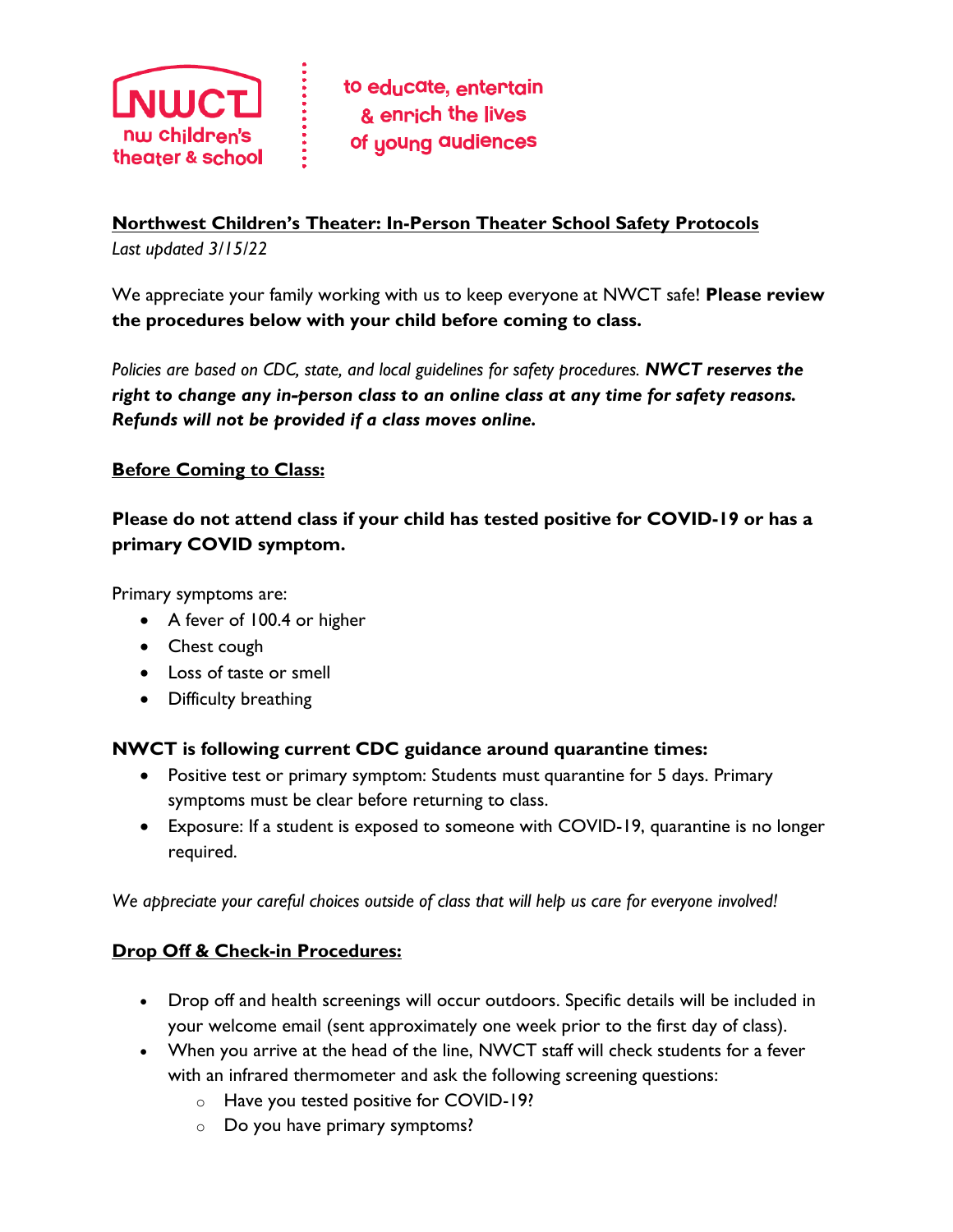

• Once cleared, students will be given a disposable mask and asked to sanitize their hands (sanitizer will be provided).

*Staff and teaching artists will also undergo daily screenings and wear CDC-approved PPE.*

#### **During Class:**

#### *Masks, Hand Washing, and Social Distancing*

#### **Students, staff, and teaching artists must wear masks at all times.**

- Disposable masks will be provided to students each class. You are welcome to wear personal fabric masks over top of your disposable masks.
	- o If you would like to wear your own KF-94, KN-95 or N-95 masks, please bring a new mask to change into during your health check-in.
	- $\circ$  Participants in Skills Classes or Playlabs that include singing must wear an NWCT-issued respirator.
- Masks may only be removed for quickly drinking water.
	- o We recommend bringing a filled water bottle to class.

### **Hand washing/sanitizing will be required upon entrance to the building and after using the restroom.**

#### **Classrooms will be set up to help students maintain appropriate social distancing.**

- Although state regulations currently require 3 feet of distance between students, we will strive for 6 feet as often as possible.
- Students will remain on one floor throughout the class session (including bathroom use) and will have standard traffic paths to limit indoor interaction with students outside of their pod.

*All NWCT teaching artists in the classrooms at the same time as students will be vaccinated and boosted as of February 1, 2022.* 

#### *Cleaning, Sanitizing, and Air Flow*

#### **NWCT Staff will clean and sanitize regularly.**